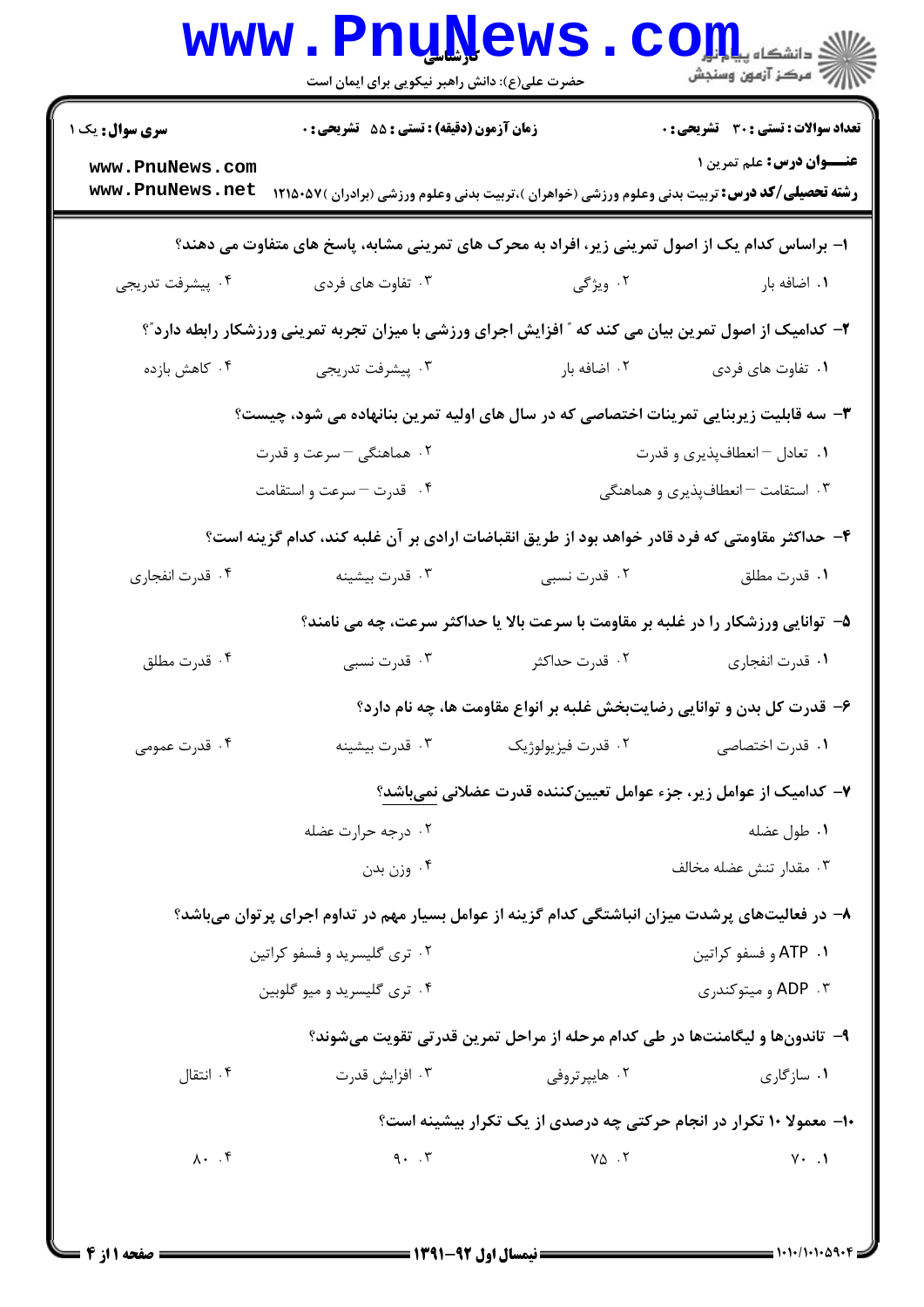|                                                                                          | <b>www.PnuNews</b><br>حضرت علی(ع): دانش راهبر نیکویی برای ایمان است       |                                                                        | الله دانشگاه پياه براي C<br>الله عرضز آزمون وسنجش                                                                                                  |  |  |
|------------------------------------------------------------------------------------------|---------------------------------------------------------------------------|------------------------------------------------------------------------|----------------------------------------------------------------------------------------------------------------------------------------------------|--|--|
| <b>سری سوال : ۱ یک</b>                                                                   | زمان آزمون (دقیقه) : تستی : 55 آتشریحی : 0                                |                                                                        | <b>تعداد سوالات : تستی : 30 ٪ تشریحی : 0</b>                                                                                                       |  |  |
| www.PnuNews.com<br>www.PnuNews.net                                                       |                                                                           |                                                                        | <b>عنـــوان درس:</b> علم تمرین ۱<br><b>رشته تحصیلی/کد درس:</b> تربیت بدنی وعلوم ورزشی (خواهران )،تربیت بدنی وعلوم ورزشی (برادران )۱۲۱۵۰۵۷ <b>(</b> |  |  |
| 11- تعداد تکرارهای اجرا شده در یک جلسه تمرین یا مقدار وزنههای جابهجا شده را چه می نامند؟ |                                                                           |                                                                        |                                                                                                                                                    |  |  |
| ۰۴ درصد بار                                                                              | ۰۳ حجم تمرين                                                              | ٠٢ اضافه بار                                                           | ٠١ تعديل تمرين                                                                                                                                     |  |  |
|                                                                                          |                                                                           |                                                                        | <b>۱۲</b> - عبارت نقطه گیر، به چه معناست؟                                                                                                          |  |  |
|                                                                                          | <mark>۱. حالتی از زاویه مفصلی که در آن، عضله کمترین کشش را دارد.</mark>   |                                                                        |                                                                                                                                                    |  |  |
|                                                                                          |                                                                           | ۰۲ حالتی از زاویه مفصلی که در آن، عضله بیشترین کشش را دارد.            |                                                                                                                                                    |  |  |
|                                                                                          |                                                                           | ۰۳ حالتی از زاویه مفصلی که در آن، قدرت عضله به حداقل می رسد.           |                                                                                                                                                    |  |  |
| ۰۴ حالتی از زاویه مفصلی که در آن، قدرت عضله به حداکثر می رسد.                            |                                                                           |                                                                        |                                                                                                                                                    |  |  |
|                                                                                          |                                                                           |                                                                        | ۱۳- روش پر شدت از روشهای تمرین قدرتی، بیشتر در چه ورزشهایی استفاده می شود؟                                                                         |  |  |
|                                                                                          | ۰۲ وزنه برداران و دوندگان سرعت<br>٠١ وزنه برداران و ورزشكاران پرورش اندام |                                                                        |                                                                                                                                                    |  |  |
|                                                                                          | ۰۴ وزنه برداران و پرتاب گران                                              | ۰۳ وزنه برداران و دوندگان نیمه استقامت                                 |                                                                                                                                                    |  |  |
|                                                                                          |                                                                           | کاهش تعداد تکرارها به حداکثر ممکن می رسد تا مقادیر بیشینه افزایش یابد؟ | ۱۴– کدام روش تمرینی (قدرتی) رایج ترین الگوهای باردهی و شیوه افزایش قدرت حداکثر بوده و در آن بار تمرینی به تدریج با                                 |  |  |
| ۰۴ روش انفجاري                                                                           | ۰۳ روش اسپاسوف                                                            | ۰۲ روش هرمی                                                            | ۰۱ روش مک کوئین                                                                                                                                    |  |  |
|                                                                                          |                                                                           |                                                                        | 1۵– کدام روش تمرین قدرتی، انقباض منفی نیز نامیده می شود؟                                                                                           |  |  |
| ۰۴ تمرین برون گرا                                                                        | ۰۳ تمرین مقاومتی ایستا                                                    | ۰۲ تمرین پرشدت                                                         | ۰۱ تمرين انفجاري                                                                                                                                   |  |  |
|                                                                                          |                                                                           |                                                                        | ۱۶- کدام گزینه به فعالیتهایی اشاره دارد که در دامنه زمانی ۲ تا ۵ دقیقه اجرا می شود؟                                                                |  |  |
|                                                                                          | ۰۲ استقامت بلند مدت                                                       |                                                                        | ۰۱ استقامت قلبی <sup>—</sup> تنفسی                                                                                                                 |  |  |
|                                                                                          | ۰۴ استقامت میان مدت                                                       |                                                                        | ۰۳ استقامت کوتاه مدت                                                                                                                               |  |  |
|                                                                                          |                                                                           |                                                                        | ۱۷– شنای ۱۰۰ متر، دوهای ۲۰۰ و ۴۰۰ متر که در آنها قابلیت توان عضلانی نقش بارزی را ایفا میکند، جزء کدام دسته از انواع<br>استقامت عضلاني هستند؟       |  |  |
|                                                                                          | ۰۲ استقامت عضلانی میان مدت                                                |                                                                        | ۰۱ استقامت عضلانی کوتاه مدت                                                                                                                        |  |  |
|                                                                                          | ۰۴ استقامت در سرعت                                                        |                                                                        | ۰۳ استقامت عضلانی بلند مدت                                                                                                                         |  |  |
|                                                                                          |                                                                           |                                                                        |                                                                                                                                                    |  |  |
|                                                                                          |                                                                           |                                                                        |                                                                                                                                                    |  |  |
|                                                                                          |                                                                           |                                                                        |                                                                                                                                                    |  |  |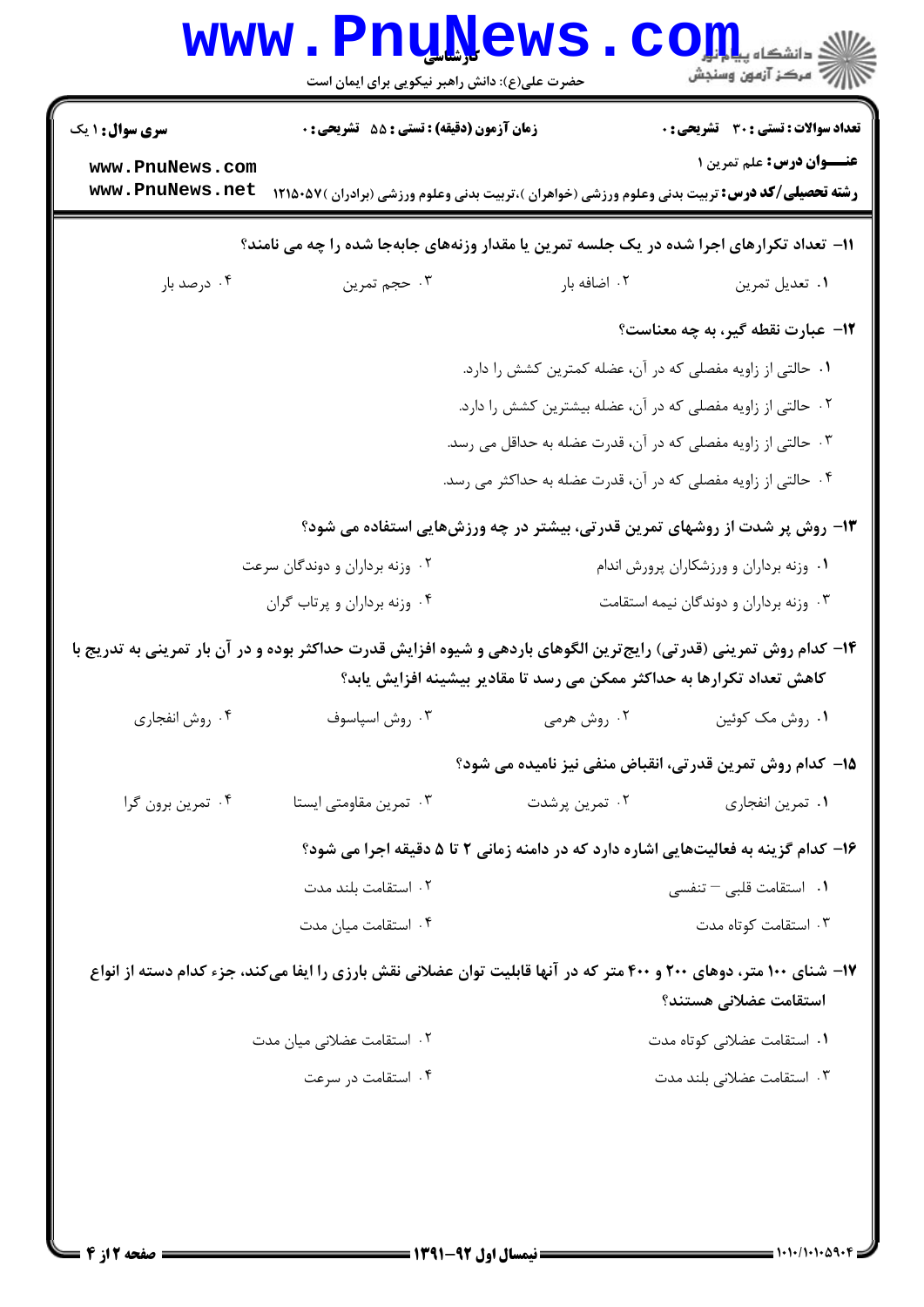|                                                                                                                                         | www.PnuNews.<br>حضرت علی(ع): دانش راهبر نیکویی برای ایمان است |                                                                                                                | الله دانشکاه پیام در استفاده باشد.<br>الله عمر الله تامون وسنجش                  |  |
|-----------------------------------------------------------------------------------------------------------------------------------------|---------------------------------------------------------------|----------------------------------------------------------------------------------------------------------------|----------------------------------------------------------------------------------|--|
| <b>سری سوال : ۱ یک</b><br>www.PnuNews.com<br>www.PnuNews.net                                                                            | زمان آزمون (دقیقه) : تستی : 55 آتشریحی : 0                    | <b>رشته تحصیلی/کد درس:</b> تربیت بدنی وعلوم ورزشی (خواهران )،تربیت بدنی وعلوم ورزشی (برادران )۵۷ <b>۰</b> ۵۷۱  | <b>تعداد سوالات : تستی : 30 ٪ تشریحی : 0</b><br><b>عنـــوان درس:</b> علم تمرین ۱ |  |
| ۱۸– مسافت تمرین در کدامیک از روشهای توسعه عملکرد استقامتی برای دوندگان تا مسافت ۳۰۰۰ متر تقریبا ۲ تا ۵ برابر<br>مسافت اصلی مسابقه است ؟ |                                                               |                                                                                                                |                                                                                  |  |
|                                                                                                                                         | ۰۲ روش دویدن تکراری                                           |                                                                                                                | ۰۱ دویدن تداومی پر شدت                                                           |  |
|                                                                                                                                         | ۰۴ تمرينات فارتلک                                             |                                                                                                                | ۰۳ دویدن تداومی کم شدت                                                           |  |
|                                                                                                                                         |                                                               | ۱۹– کدام گزینه درخصوص سازگاریهای فیزیولوژیکی ناشی از تمرینات بی هوازی صحیح نیست؟                               |                                                                                  |  |
| ۰۲ بهبود ظرفیت تامپونی خون و عضله                                                                                                       |                                                               | ۰۱ كاهش تحمل لاكتات خون در سطح بيشينه                                                                          |                                                                                  |  |
|                                                                                                                                         | ۰۴ کاهش غلظت لاکتات خون به هنگام تمرین زیر بیشینه             |                                                                                                                | ۰۳ افزایش ظرفیت آتشباری اعصاب حرکتی                                              |  |
|                                                                                                                                         |                                                               | +۲- کدامیک از موارد زیر جزء سازگاریهای فیزیولوژیکی ناشی از تمرینات بیهوازی میباشد؟                             |                                                                                  |  |
|                                                                                                                                         | ٢. افزايش تحمل لاكتات خون در سطح بيشينه                       |                                                                                                                | ٠١ افزايش ضخامت عضله قلب                                                         |  |
|                                                                                                                                         | ۰۴ افت سطوح هورمونهای استرسی                                  |                                                                                                                | ۰۳ کاهش سریع مقدار اسید لاکتیک تولید شده                                         |  |
|                                                                                                                                         |                                                               | <b>۲۱</b> – کدامیک از عوامل زیر، جزء عوامل تعیین کننده عملکردهای سرعتی نمیباشد؟                                |                                                                                  |  |
| ۰۴ دستگاه عصبی                                                                                                                          | ۰۳ استقامت در قدرت                                            | ٢. قابليت عكس العمل                                                                                            | ٠١ قدرت انفجاري                                                                  |  |
|                                                                                                                                         |                                                               |                                                                                                                | <b>۲۲</b> - سرعت حرکت به چه عواملی وابسته است؟                                   |  |
|                                                                                                                                         | ۰۲ چابکی - توان انفجاری و استقامت                             |                                                                                                                | ۰۱ استقامت – سرعت و قدرت                                                         |  |
|                                                                                                                                         | ۰۴ هماهنگی – تکنیک و استقامت                                  | ۰۳ تکنیک – توان انفجاری و انعطافپذیری                                                                          |                                                                                  |  |
|                                                                                                                                         |                                                               | ۲۳- واکنش صحیح و مناسب به محرک در حداقل زمان را چه می نامند؟                                                   |                                                                                  |  |
| ۰۴ قدرت                                                                                                                                 | ۰۳ توان انفجاری                                               | ٠٢ عكس العمل                                                                                                   | ۰۱ سرعت                                                                          |  |
|                                                                                                                                         |                                                               | ۲۴– کدام نوع انعطافپذیری، به دامنه حرکتی اطلاق شده که بدون کمک، با استفاده از نیروی ماهیچهای فرد به صورت ارادی |                                                                                  |  |
|                                                                                                                                         |                                                               |                                                                                                                | صورت مي پذيرد؟                                                                   |  |
| ۰۴ دینامیک (عملی)                                                                                                                       | ۰۳ ایستا                                                      | ۰۲ پویا                                                                                                        | ۰۱ فعال                                                                          |  |
|                                                                                                                                         |                                                               | ۲۵– کدامیک از انواع انعطافپذیری زیر، بالاترین ارتباط و همبستگی را با موفقیت ورزشی دارد؟                        |                                                                                  |  |
|                                                                                                                                         | ۰۲ انعطافپذیری دینامیک یا عملی                                |                                                                                                                | ۰۱ انعطافپذیری پویا                                                              |  |
| ۰۴ انعطافپذیری بالستیک                                                                                                                  |                                                               | ۰۳ انعطافپذیری فعال                                                                                            |                                                                                  |  |
|                                                                                                                                         |                                                               |                                                                                                                |                                                                                  |  |
|                                                                                                                                         |                                                               |                                                                                                                |                                                                                  |  |